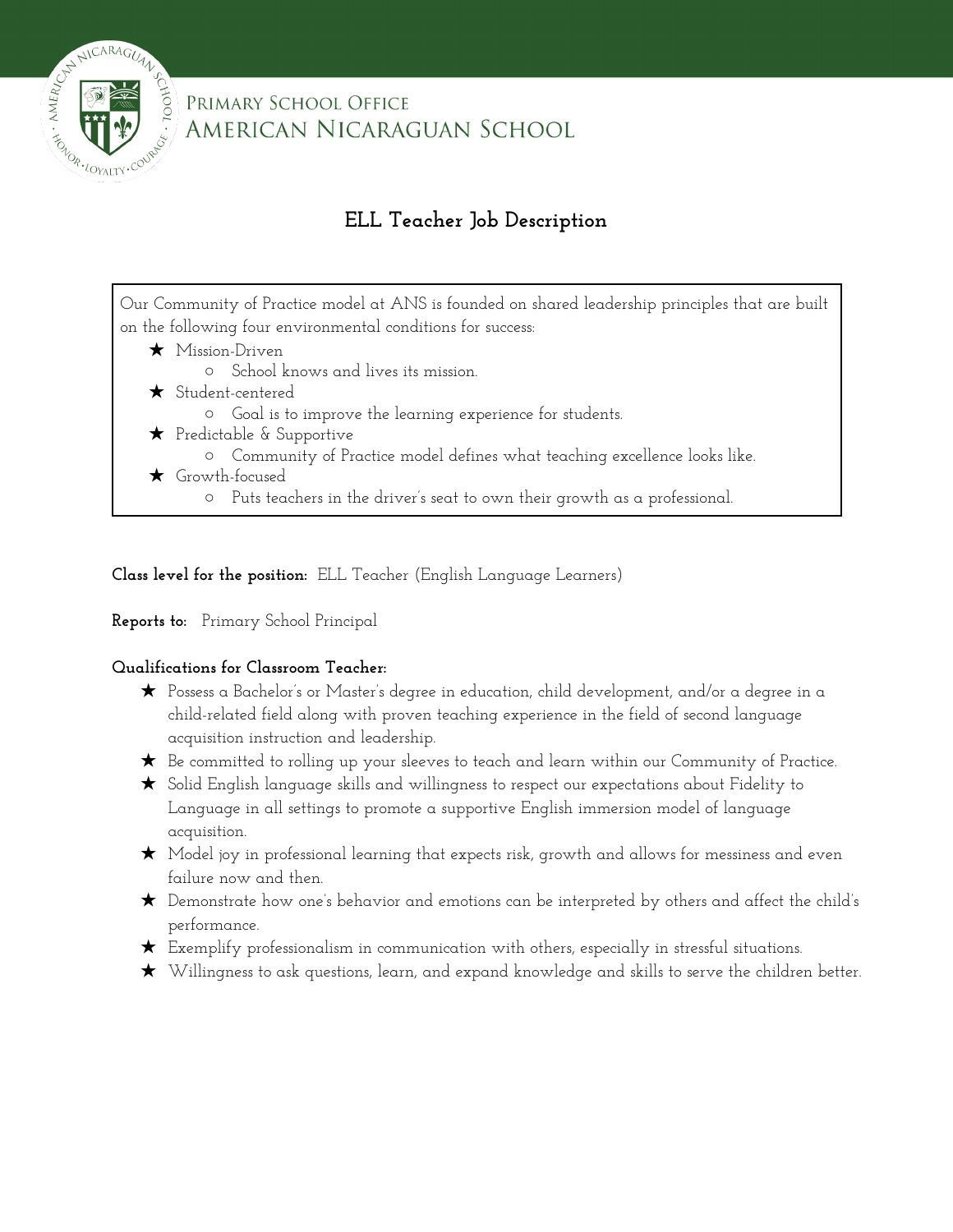

## PRIMARY SCHOOL OFFICE AMERICAN NICARAGUAN SCHOOL

#### **PERFORMANCE RESPONSIBILITIES**:

- ★ Coordination of design and delivery of curriculum, instruction, and assessment for students eligible for ELL services.
	- Plan for systematic, explicit, and sustained language development alongside the academic demands of the literacy, math, and content areas.
	- Model high-impact teaching practices in your instruction to support both language and academic progress.
	- Be reflective about your instructional practice to strive for improvement and better outcomes continually.
	- Create opportunities for multilingual learners to engage actively with each other in deep learning.
	- Provide access for multilingual learners to rich, standards-based, grade-level content, including by scaffolding up.
	- Manage the assessment and progress monitoring cycles for second language learners.
	- Facilitate collaboration with parents to support ongoing planning and growth for the child's academic and social success.
- ★ Coordination of design and delivery of a newcomer program
	- Develop a process to welcome and build relationships with new students, regardless of language needs, that support a successful transition from the entry point during the application process to fully integrated and feeling a sense of belonging in the community.
	- Design and implement an assessment and progress-monitoring system that identifies what each student needs to be successful.
- ★ Collaboration between language development and classroom teachers and inclusion teachers
	- Facilitate school team discussions about the language growth of multilingual learners.
	- Design and implement professional learning activities about language development.
	- Help design and scaffold classroom instruction and assessment tasks.
	- Set high expectations for all students.
	- Support teacher and student discussions around language performance concerning learning goals
	- Monitor progress of multilingual learners as they show language growth over time
	- Help educators make choices to prioritize and coordinate content and language integration.